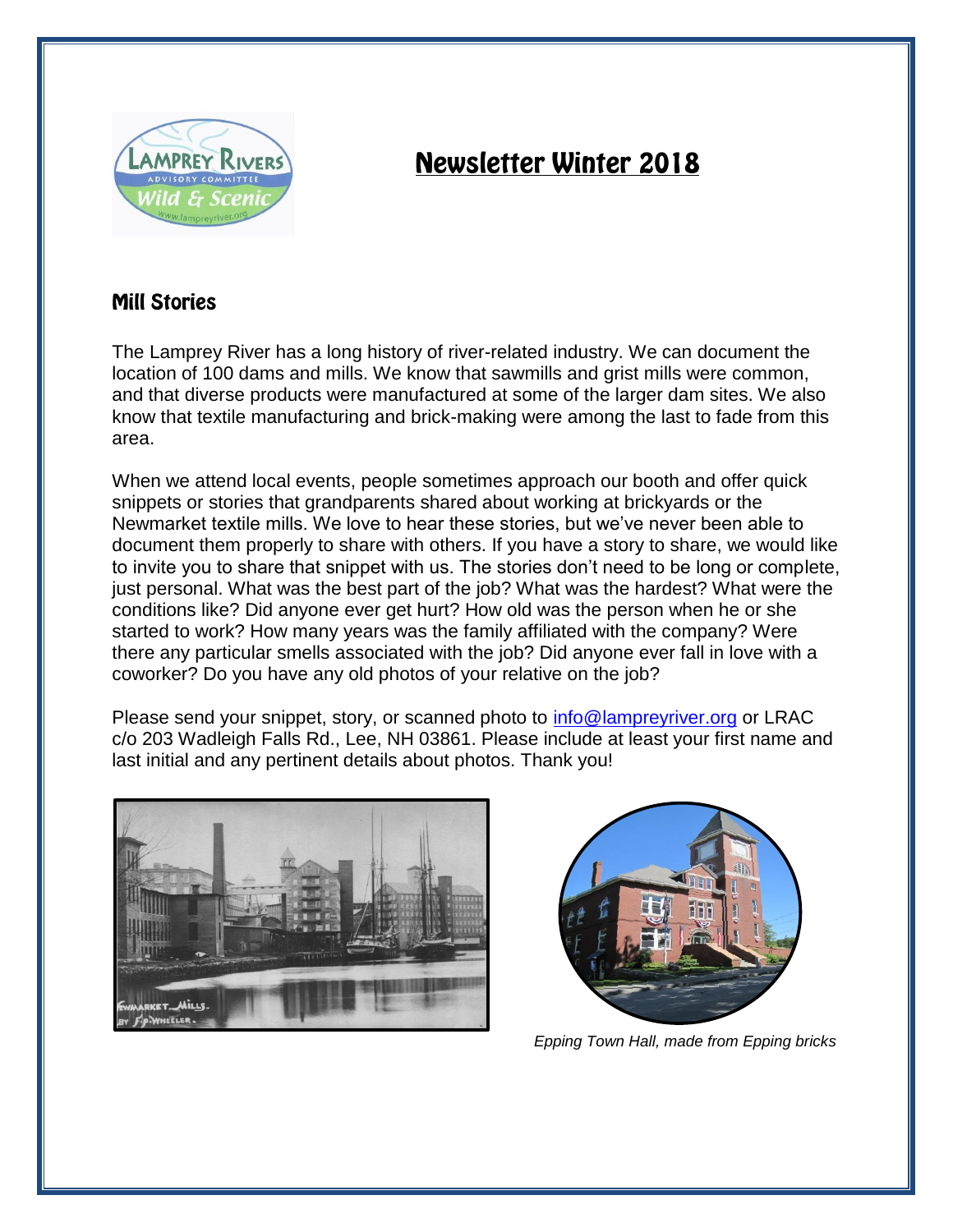### State of Our Estuaries Conference Dec. 2017

Most towns in the Lamprey River watershed are not coastal towns, but what happens here affects the rivers, estuaries, and coast of New Hampshire. Fifty-two communities in New Hampshire and southern Maine are located in the drainage area for New Hampshire's estuaries and coast and are joined as stakeholders in the Piscataqua Region Estuaries Partnership, or PREP. The staff at PREP recently hosted a conference updating ecological and social trends that help to paint a clear and true picture of how our estuaries, including Great Bay, are faring in the face of rapid development and change.



Over the last 5 years, scientists and other researchers have gathered lots of data and performed rigorous analyses for 24 indicators of environmental health and resilience. On the surface, our estuaries appear much as they have for as long as anyone can remember, but details below the surface and in the surrounding landscape are showing several symptoms of concern.

About half of the indicators are listed as cautionary, "…demonstrates possibly deteriorating conditions, a mixture of positive and negative trends, or moderate progress relative to the management goal." Four indicators are listed as negative: impervious surfaces (areas where water cannot soak into the ground due to pavement, roofs, etc.), eelgrass acreage, population of adult oysters, and population of adult clams. A negative rating demonstrates deteriorating conditions, generally poor conditions, or minimal progress relative to the management goal. Six indicators are listed as positive or improving: nutrients from wastewater treatment facilities, fecal bacteria, beach advisories, toxic contaminants, conservation land, and migratory fish restoration. The remaining four (salt marsh acreage, housing permits, stormwater management, and environmental volunteerism) are new indicators and, therefore, show no trend over time.

So what does this mean for you? What can you do? There is no one simple answer that will fix everything, but there are many simple things that each of us can do that will make a big difference: Learn about and take care of your septic system. Don't overfertilize your lawn. Keep soil covered by plants. Direct stormwater run-off to areas where it can soak into the ground. Volunteer your time to pick up litter or be a citizen scientist to help to monitor migratory fish, water chemistry, or invasive species. (Visit [https://naturegroupie.org,](https://naturegroupie.org/) formerly the Stewardship Network, to learn about all sorts of volunteer opportunities.) Support efforts by the town conservation commission and local land trusts to protect natural land so that it can provide clean water to streams and people. Learn about our waters and share why protecting them is important to you.

For the full report and more ideas on how we can help to protect our rivers, estuaries, and coast, visit [www.StateofOurEstuaries.org](http://www.stateofourestuaries.org/) or contact PREP at 603-862-3729.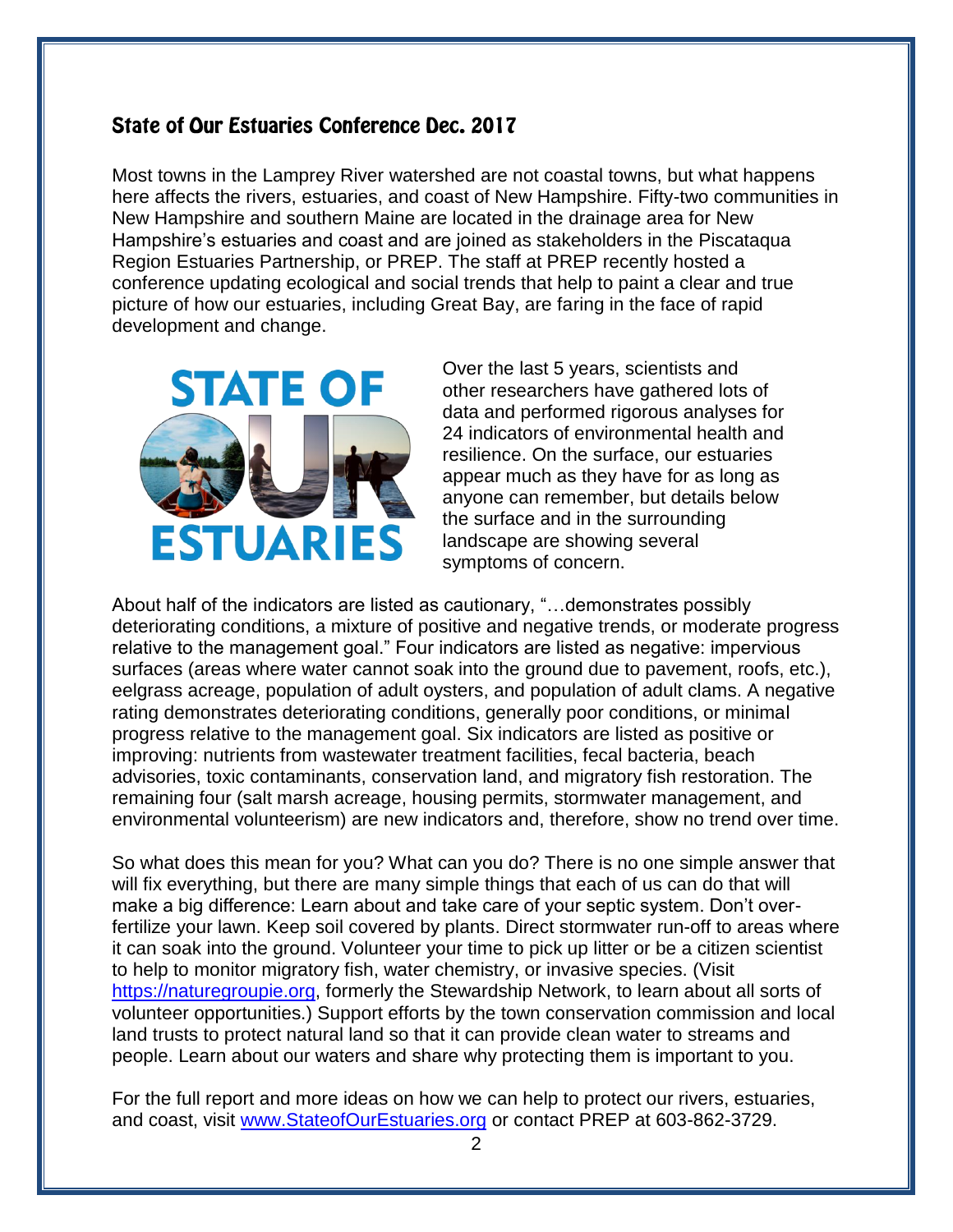### Wild and Scenic Rivers Act Turns 50



According to the National Park Service, there are approximately 3.6 million miles of streams in the United States; 1.1 million are at least five miles in length. Only 12,734 miles are protected by the Wild & Scenic Rivers Act—only 0.35% of the rivers found here. But what a wonderful 12,734 miles! Wild and Scenic rivers include the Allagash, Salmon, Snake, Missouri, Concord, Forty-mile, Trinity, and our very own Lamprey.

How did these rivers come to be "Wild and Scenic"? The Wild and Scenic Rivers Act was created by the US Congress in 1968 (Public Law 90-542; 16 U.S.C. 1271 et

**It's your river. Make a splash!**

seq.) to preserve certain rivers with outstanding natural, cultural, and recreational values for the enjoyment of present and future generations.

The Act is notable for safeguarding the special character of these rivers, while also recognizing the potential for their appropriate use and development. It encourages river management that crosses political boundaries and promotes public participation in developing goals for river protection.

One of the key motivations for the Wild and Scenic Rivers Act was the rapid and rampant construction of dams for hydroelectric power. The Act specifically noted that *"the established national policy of dams and other construction at appropriate sections of the rivers of the United States needs to be complemented by a policy that would preserve other selected rivers or sections thereof in their free-flowing condition to protect the water quality of such rivers and to fulfill other vital national conservation purposes."* 

As the Act nears a half century of protecting some of our greatest rivers, we hope you'll join us in celebrating its accomplishments—and in working for its future. While there is much we have to do, there is much we have done, and to the thousands of people across the country who have worked tirelessly to save their local river, it's time to take a moment to celebrate, to congratulate each other, to look forward, to add to the 12,734 miles.

*Wild and Scenic River in the lower 48 states.*

To learn more about the  $50<sup>th</sup>$  anniversary of the Wild and Scenic Rivers Act, please visit <https://www.rivers.gov/wsr50/index/php>